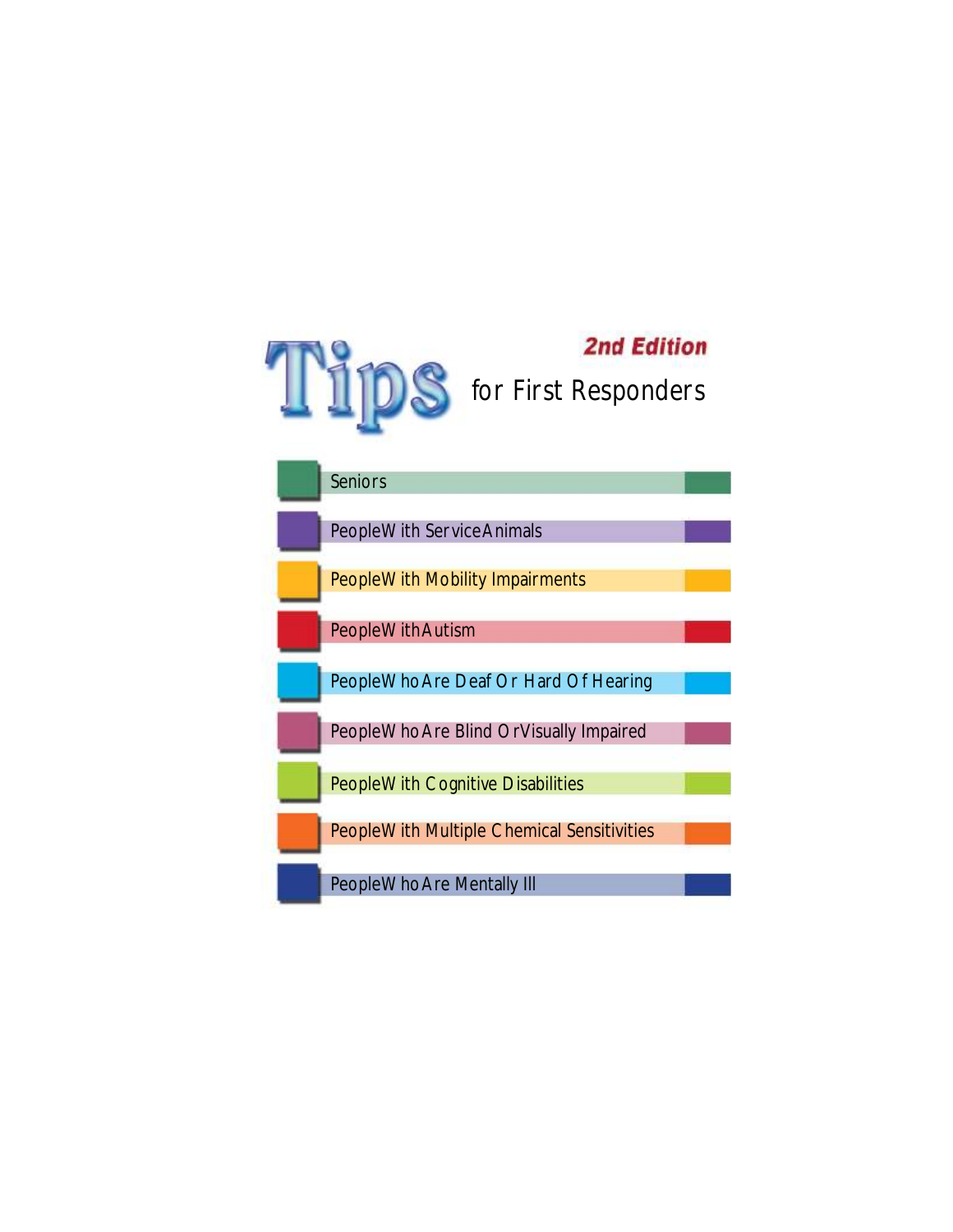

Center for Development and Disability University of New Mexico



Offce of Health Emergency Management



New Mexico Governor's Commission on Disability



American Association on Health & Disability



*The opinions expressed in this material do not represent the offcial positions of these agencies.*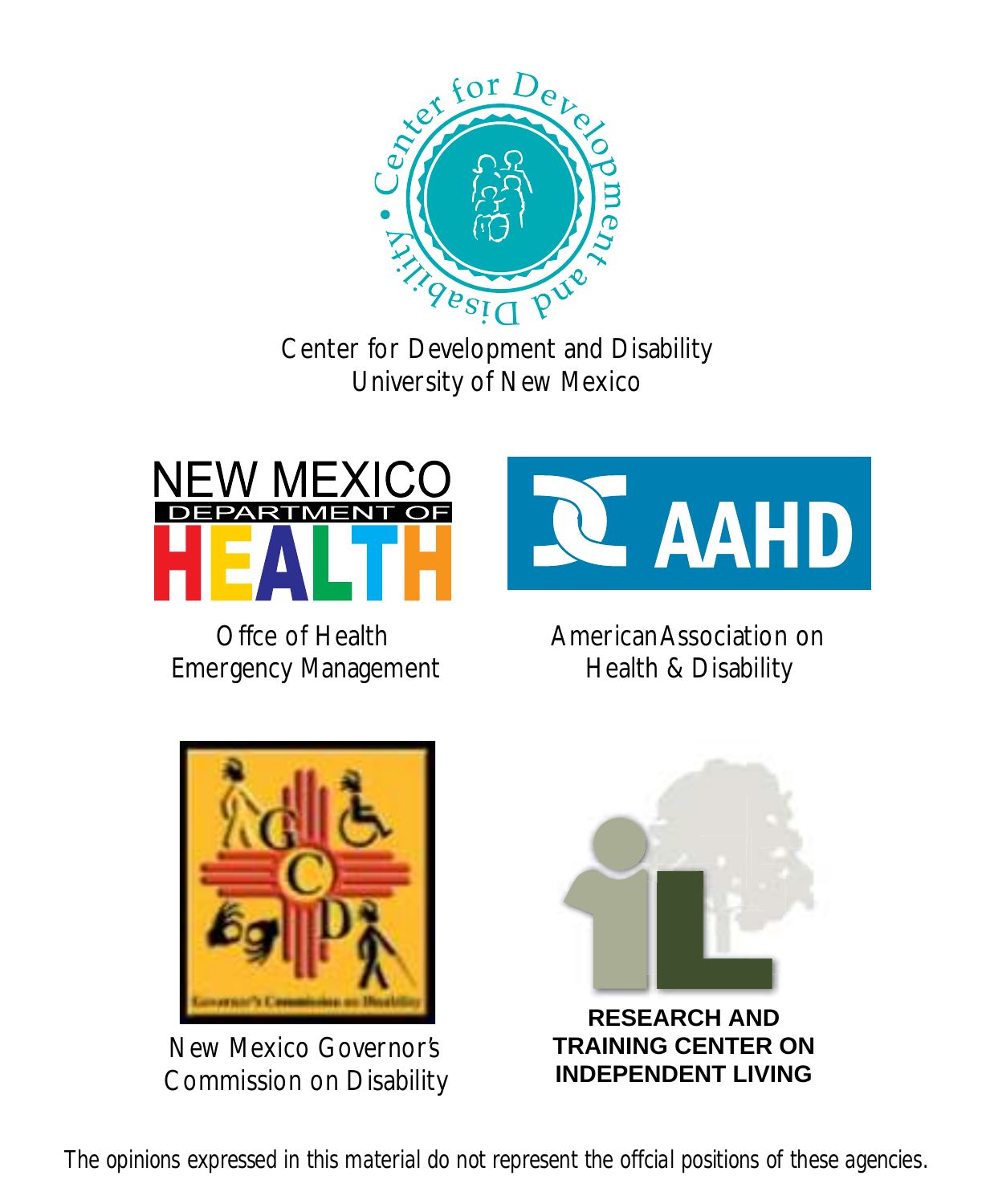**Dear First Responder:**

Welcome to the second edition of *Tips for First Responders*. Two new disabilities - autism and multiple chemical sensitivities - have been added and the existing tips have been updated.Whether you are responding to an emergency caused by natural forces such as a fre, food or tornado, or one caused by a terrorist attack, you will likely encounter persons with some type of disability who will require special assistance. Some disabilities will be obvious. Other disabilities, including some cognitive disabilities, mental illness or multiple chemical sensitivities, are diffcult or impossible to detect.

Over 15,000 copies of the frst edition of the *Tips* have been distributed across the country. We have kept what frst responders have told us they like - the tips contain quick, easy-to-use procedures for assisting persons with disabilities they can use during emergencies as well as during routine encounters.They are not meant to be comprehensive, but contain specifc information that can be read quickly either before or while they are responding to an incident.

If you would like more information about how to best assist persons with disabilities or have suggestions for future editions of this guide, please see the contact information on the back page.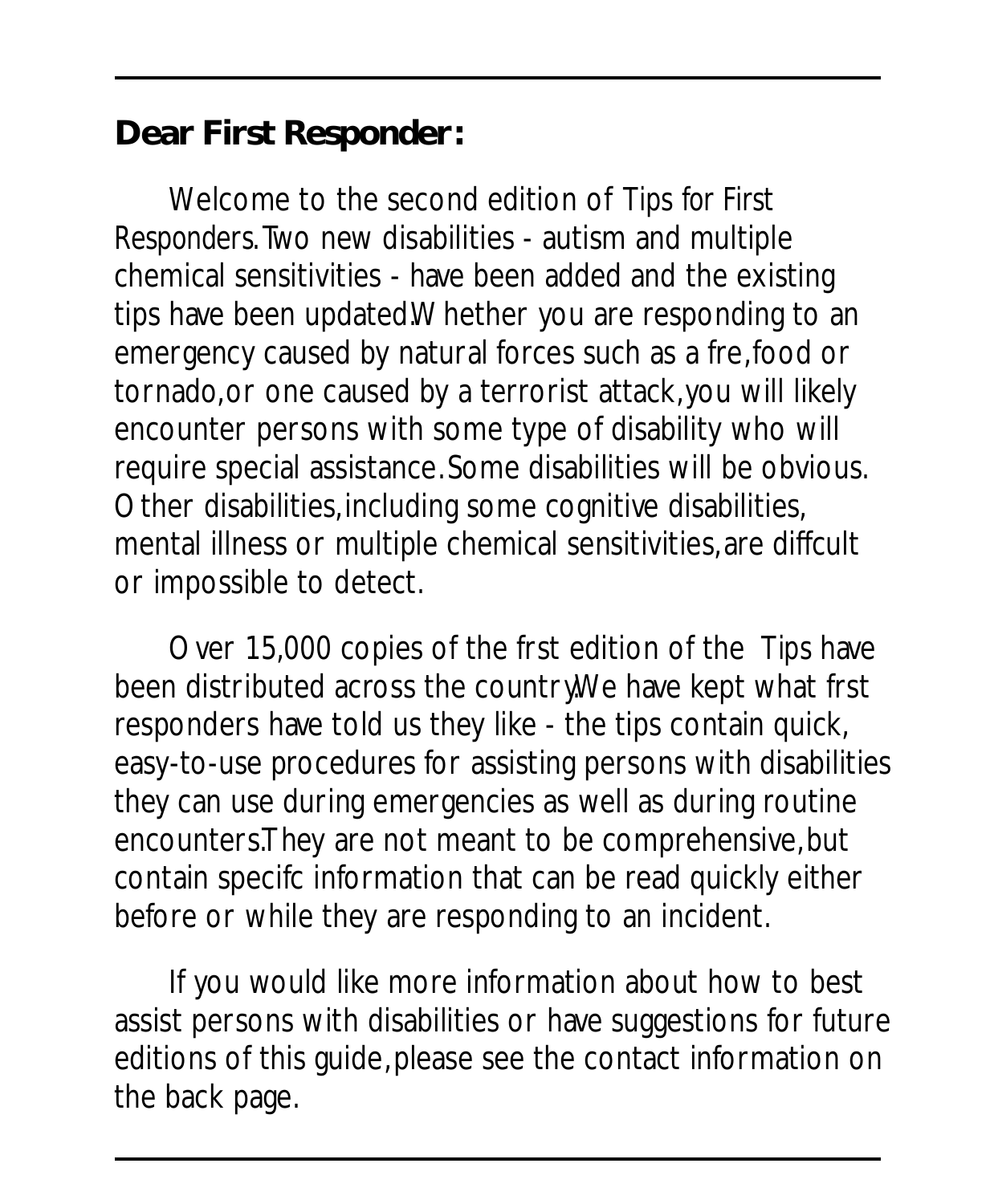### **Seniors**

**Al ways ask the person how you can best assist them.**

- **O** Some elderly persons may respond more slowly to a crisis and may not fully understand the extent of the emergency. Repeat questions and answers if necessary. Be patient! Taking time to listen carefully or to explain again may take less time than dealing with a confused person who may be less willing to cooperate.
- **O** Reassure the person that they will receive medical assistance without fear of being placed in a nursing home.
- **O** Older people may fear being removed from their homes – be sympathetic and understanding and explain that this relocation is temporary.
- **O** Before moving an elderly person, assess their ability to see and hear; adapt rescue techniques for sensory impairments.
- **O** Persons with a hearing loss may appear disoriented and confused when all that is really "wrong" is that they can't hear you. Determine if the person has a hearing aid. If they do, is it available and working? If it isn't, can you get a new battery to make it work? See the tip sheet for People Who Are Deaf Or Hard Of Hearing for more information.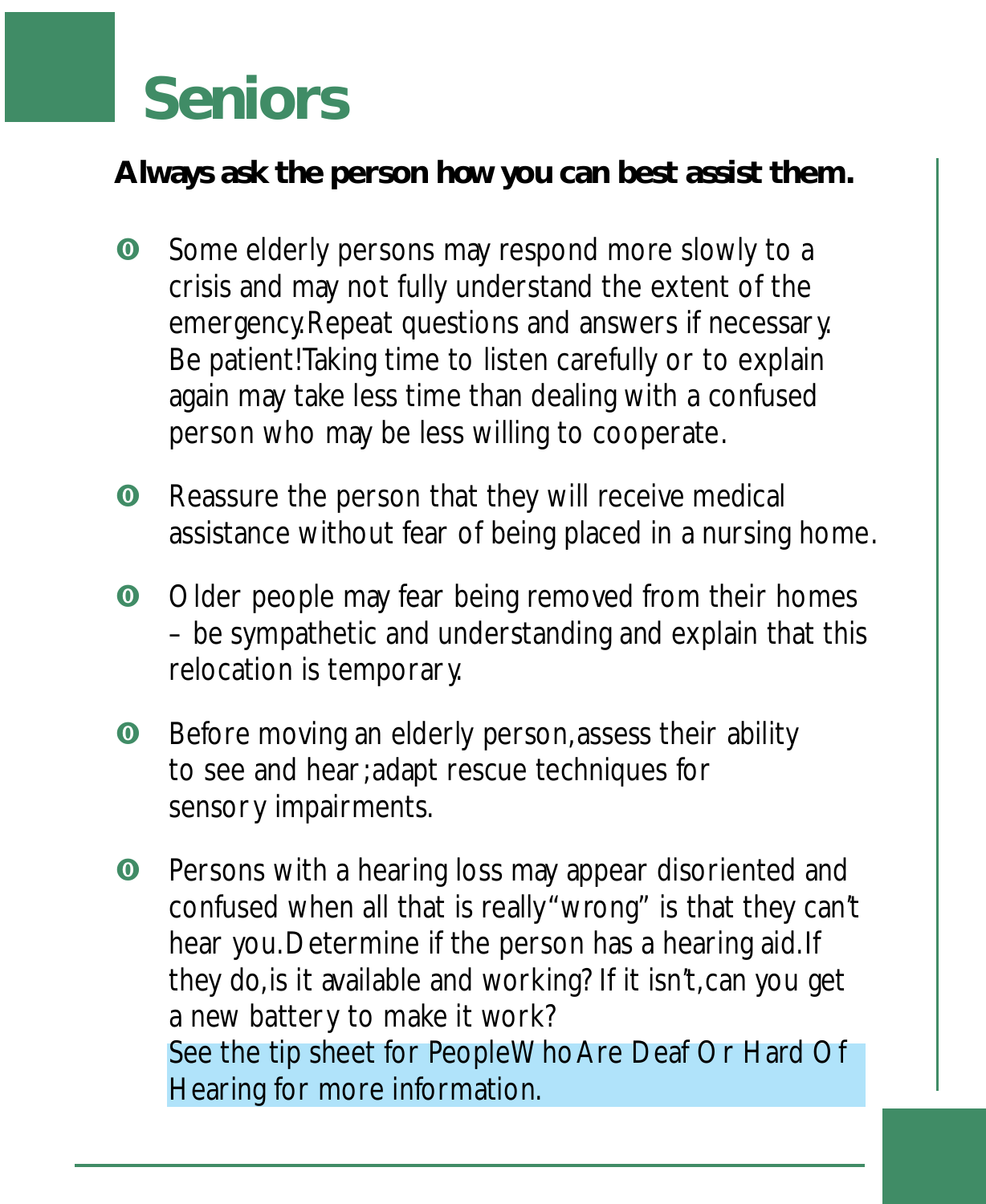- **•** If the person has a vision loss, identify yourself and explain why you are there. Let the person hold your arm and then guide them to safety. See the tip sheet on People Who Are Blind orVisually Impaired for more information.
- **O** If possible, gather all medications before evacuating. Ask the person what medications they are taking and where their medications are stored. Most people keep all their medications in one location in their homes.
- **O** If the person has dementia, turn off emergency lights and sirens if possible. Identify yourself and explain why you are there. Speak slowly, using short words in a calm voice. Ask "yes" or "no" questions: repeat them if necessary. Maintain eye contact.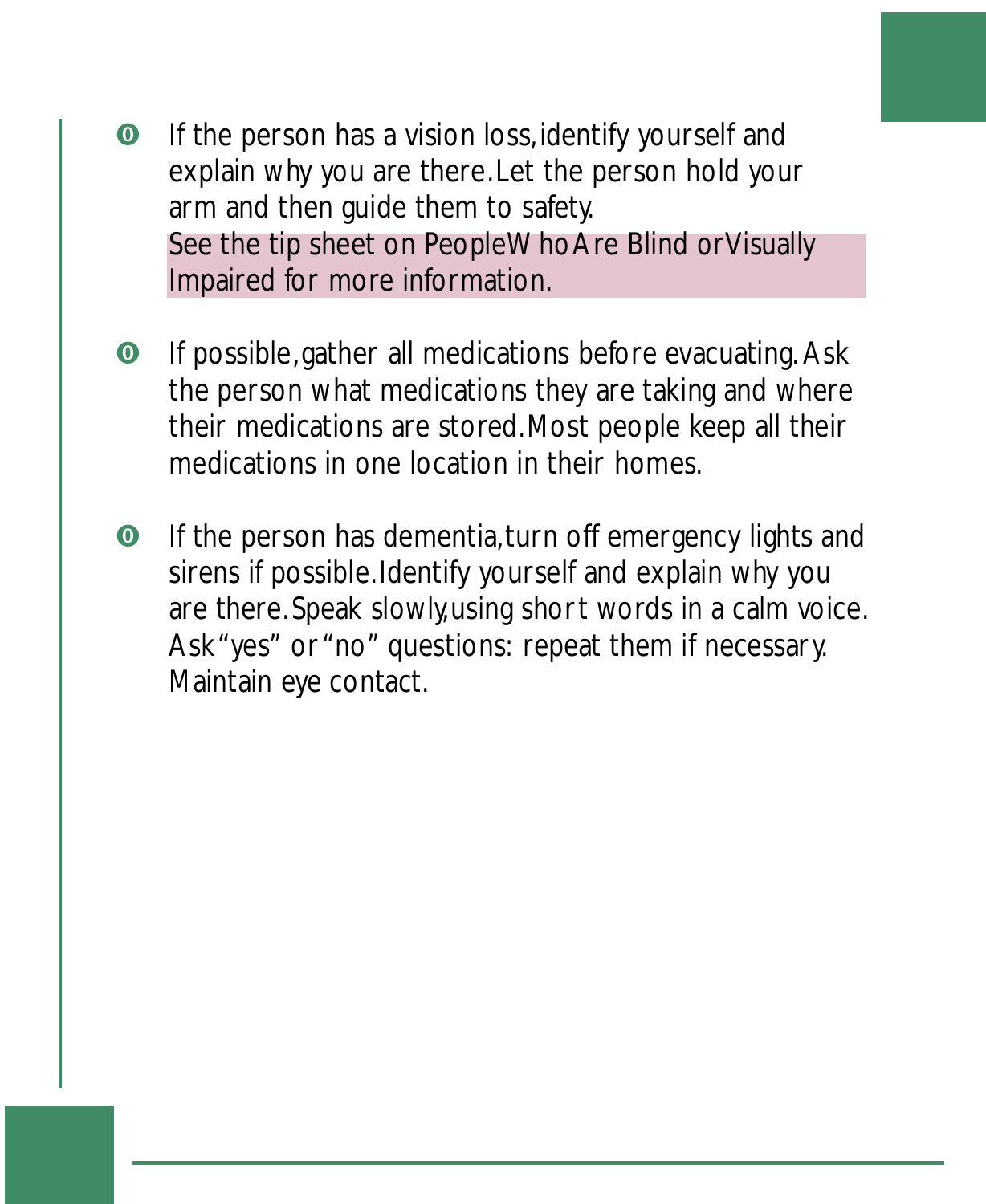### **People with Service Animals**

**Traditionally, the term "service animal" referred to seeing-eye dogs. However, today there are many other types of ser vice animals.**

- **O** Remember a service animal is not a pet.
- **O** Do not touch or give the animal food or treats without the permission of the owner.
- **O** When a dog is wearing its harness, it is on duty. In the event you are asked to take the dog while assisting the individual, hold the leash and not the harness.
- **O** Plan to evacuate the animal with the owner. Do not separate them!
- **O** Service animals are not registered and there is no proof that the animal is a service animal. If the person tells you it is a service animal, treat it as such. However, if the animal is out of control or presents a threat to the individual or others, remove it from the site.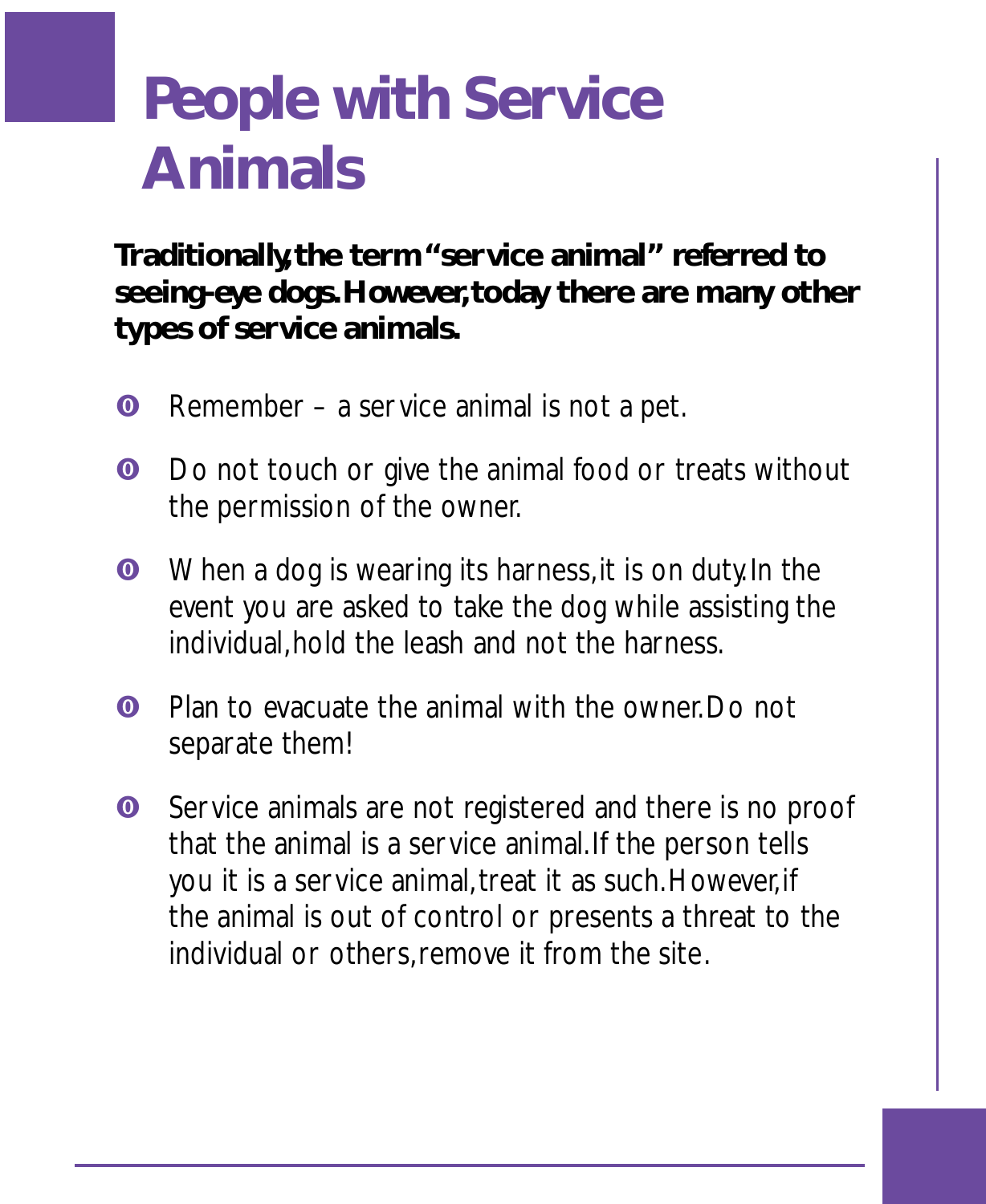- **•** A person is not required to give you proof of a disability that requires a service animalYou must accept that he or she has a disability. If you have doubts, wait until you arrive at your destination and address the issue with the supervisor in charge.
- **O** The animal need not be specially trained as a service animal. People with psychiatric and emotional disabilities may have a companion animal.These are just as important to them as a service animal is to a person with a physical disability – please be understanding and treat the animal as a service animal.
- **O** A service animal must be in a harness or on a leash, but need not be muzzled.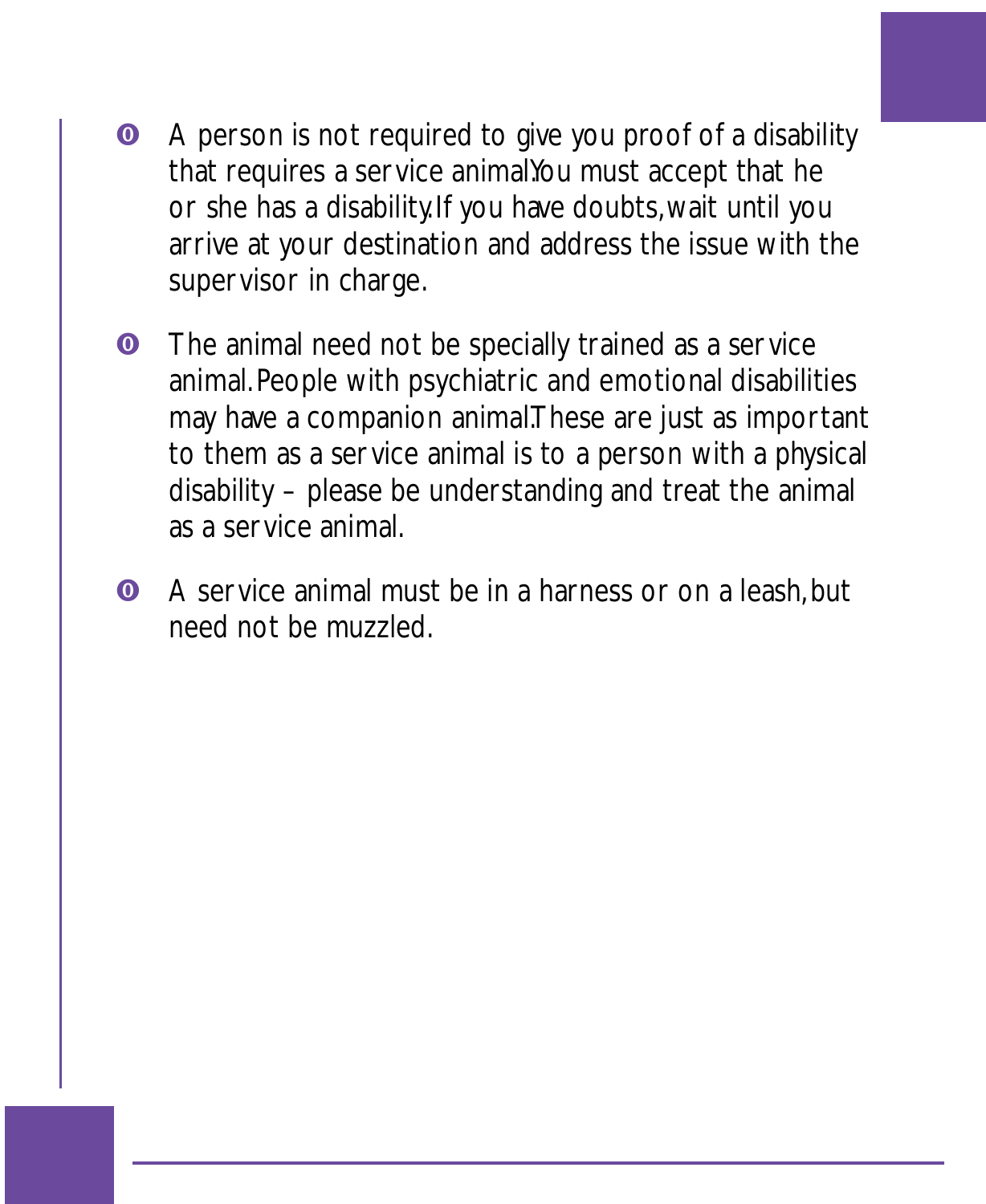### **People with Mobility Impairments**

- **O** Always ask the person how you can help before attempting any assistance. Every person and every disability is unique – even though it may be important to evacuate the location where the person is, respect their independence to the extent possible. Don't make assumptions about the person's abilities.
- **O** Ask if they have limitations or problems that may affect their safety.
- **O** Some people may need assistance getting out of bed or out of a chair, but CAN then proceed without assistance. **Askl**
- **O** Here are some other questions you may fnd helpful.
	- **O** "Are you able to stand or walk without the help of a mobility device like a cane, walker or a wheelchair?"
	- **O** "You might have to [stand] [walk] for quite awhile on your own.Will this be ok? Please be sure and tell someone if you think you need assistance."
	- **O** "Do you have full use of your arms?"
- **O** When carrying the person, avoid putting pressure on his or her arms, legs or chest.This may result in spasms, pain, and may even interfere with their ability to breathe.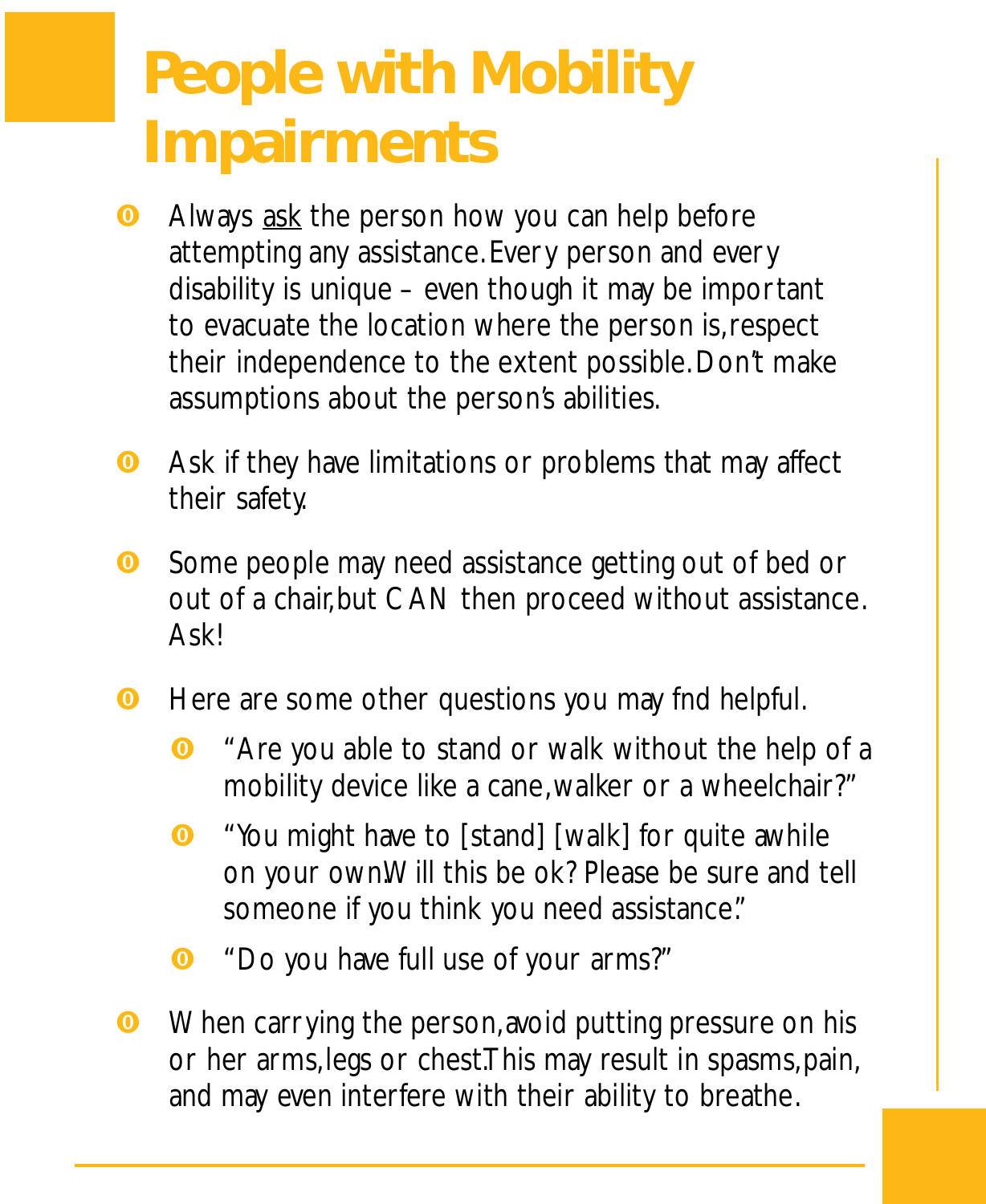**•** Avoid the "freman's carry." Use the one or two person carry techniques.

#### **Crutches, Canes or Other Mobility Devices**

- **O** A person using a mobility device may be able to negotiate stairs independently. One hand is used to grasp the handrail while the other hand is used for the crutch or cane. Do not interfere with the person's movement unless asked to do so, or the nature of the emergency is such that absolute speed is the primary concern. If this is the case, tell the person what you'll need to do and why.
- **O** Ask if you can help by offering to carry the extra crutch.
- **O** If the stairs are crowded, act as a buffer and run interference for the person.

#### **Evacuating Wheelchair Users**

- **O** If the conversation will take more than a few minutes, sit down to speak to the person at eye level.
- **O** Wheelchair users are trained in special techniques to transfer from one chair to another. Depending on their upper body strength, they may be able to do much of the work themselves.
- **O** Ask before you assume you need to help, or what that help should be.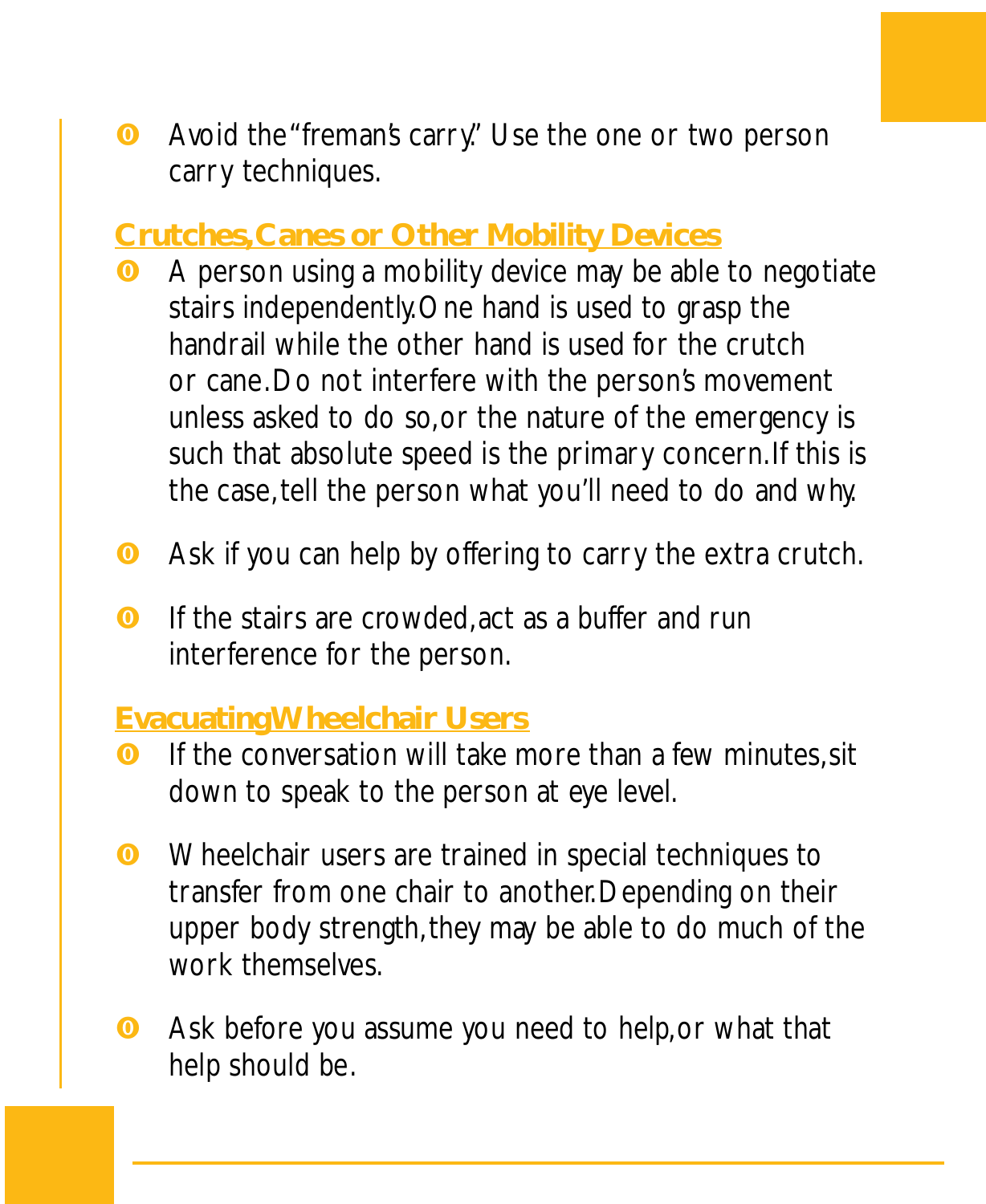**Car ryingTechniques for Non-Motorized Wheelchairs**

- **O** The In-chair carry is the most desirable technique to use,
	- if possible.<br>❶ One-per **One-person assist**
		- **O** Grasp the pushing grips, if available.
		- **O** Stand one step above and behind the wheelchair.
		- **O** Tilt the wheelchair backward until a balance (fulcrum) is achieved.
		- **O** Keep your center of gravity low.
		- **O** Descend frontward.
		- **O** Let the back wheels gradually lower to the next step.
	- **<sup>o</sup>** Two-person assist
		- **O** Position the second rescuer:
			- $\triangleright$  Stand in front of the wheelchair and face the wheelchair.
		- **O** Stand one, two, or three steps down (depending on the height of the other rescuer).
		- **O** Grasp the frame of the wheelchair.
		- **O** Push into the wheelchair.
		- **O** Descend the stairs backwards.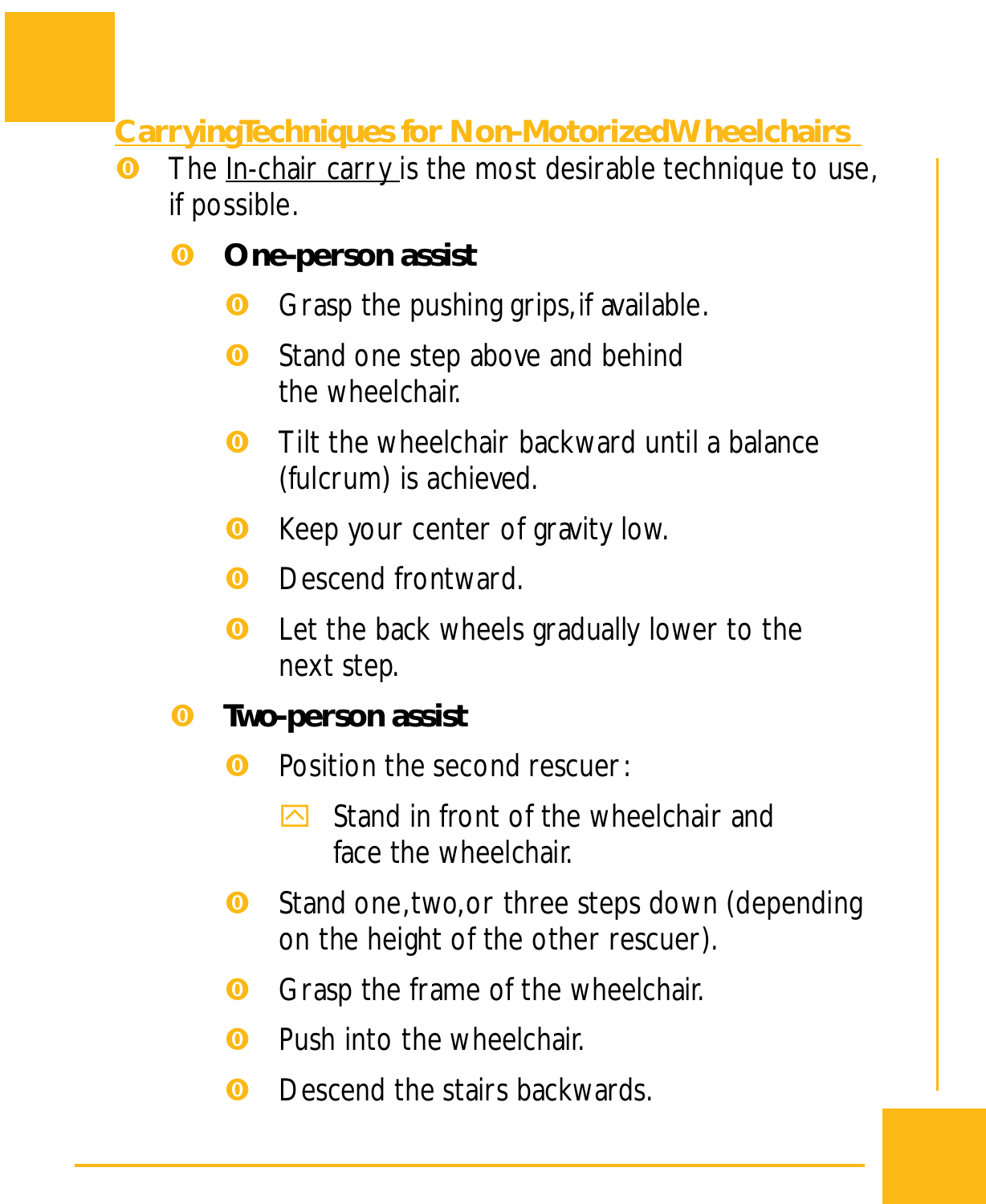### **Motoriz ed Wheelchairs**

- **O** Motorized wheelchairs may weigh up to 100 pounds unoccupied, and may be longer than manual wheelchairs. Lifting a motorized wheelchair and user up or down stairs requires two to four people.
- **O** People in motorized wheelchairs probably know their equipment much better than you do! Before lifting, ask about heavy chair parts that can be temporarily detached, how you should position yourselves, where you should grab hold, and what, if any, angle to tip the chair backward.
- **O** Turn the wheelchair's power off before lifting it.
- **O** Most people who use motorized wheelchairs have limited arm and hand motion. Ask if they have any special requirements for being transported down the stairs.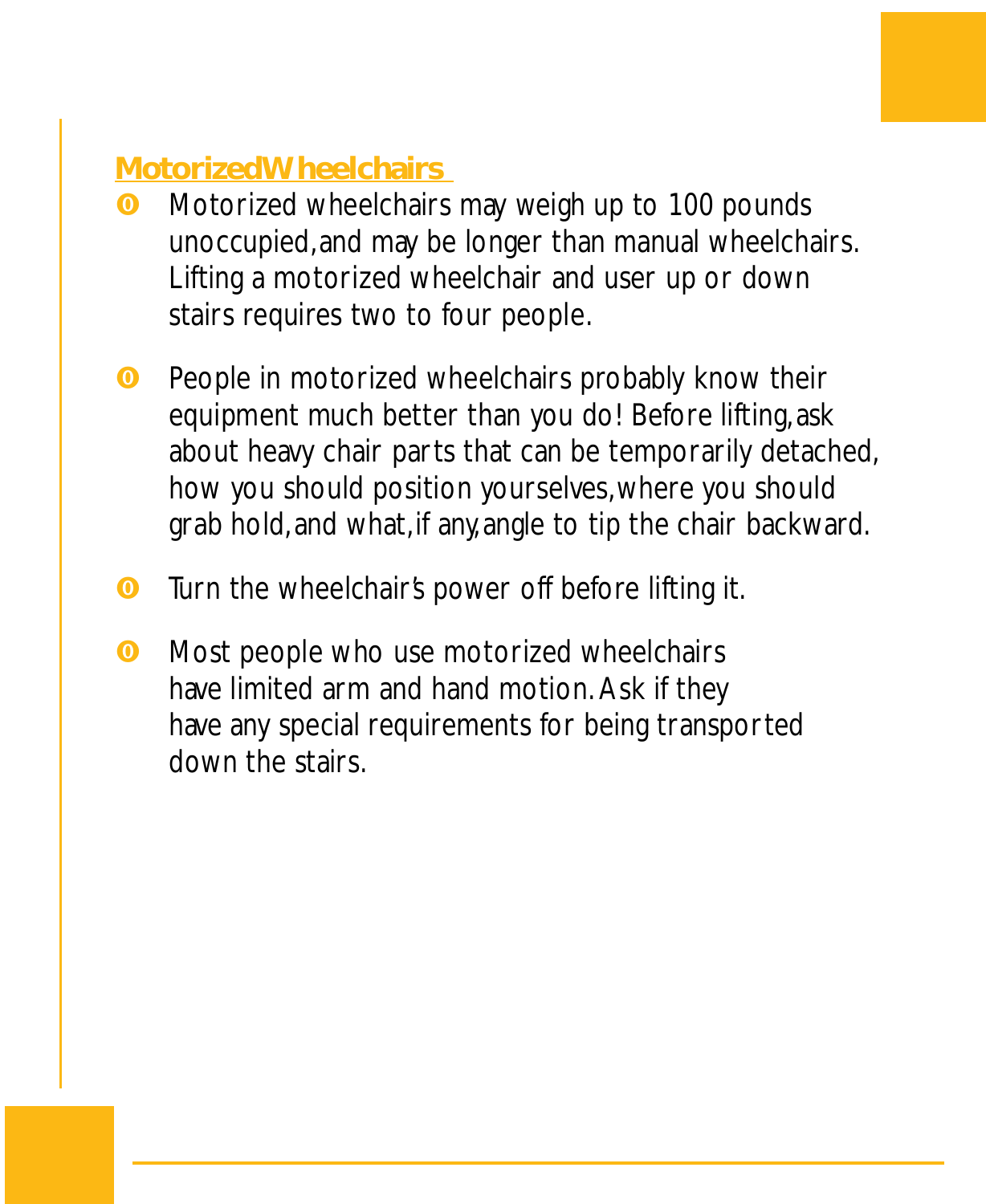# **People With Autism**

### **Comm unication**

- **O** Speak calmly use direct, concrete phrases with no more than one or two steps, or write brief instructions on a pad if the person can read.
- **O** Allow extra time for the person to respond.
- **O** The person may repeat what you have said, repeat the same phrase over and over, talk about topics unrelated to the situation, or have an unusual or monotone voice.This is their attempt to communicate, and is not meant to irritate you or be disrespectful.
- **O** Avoid using phrases that have more than one meaning such as "spread eagle" "knock it off " or "cut it out".
- **O** Visually check to see if there is a wrist or arm tattoo or bracelet that identifes the person as having an autism spectrum disorder.
- **O** Some people with autism don't show indications of pain - check for injuries.

### **Social**

- **O** Approach the person in a calm manner. Try not to appear threatening.
- **O** The person may not understand typical social rules, so may be dressed oddly, invade your space, prefer to be farther away from you than typical, or not make eye contact.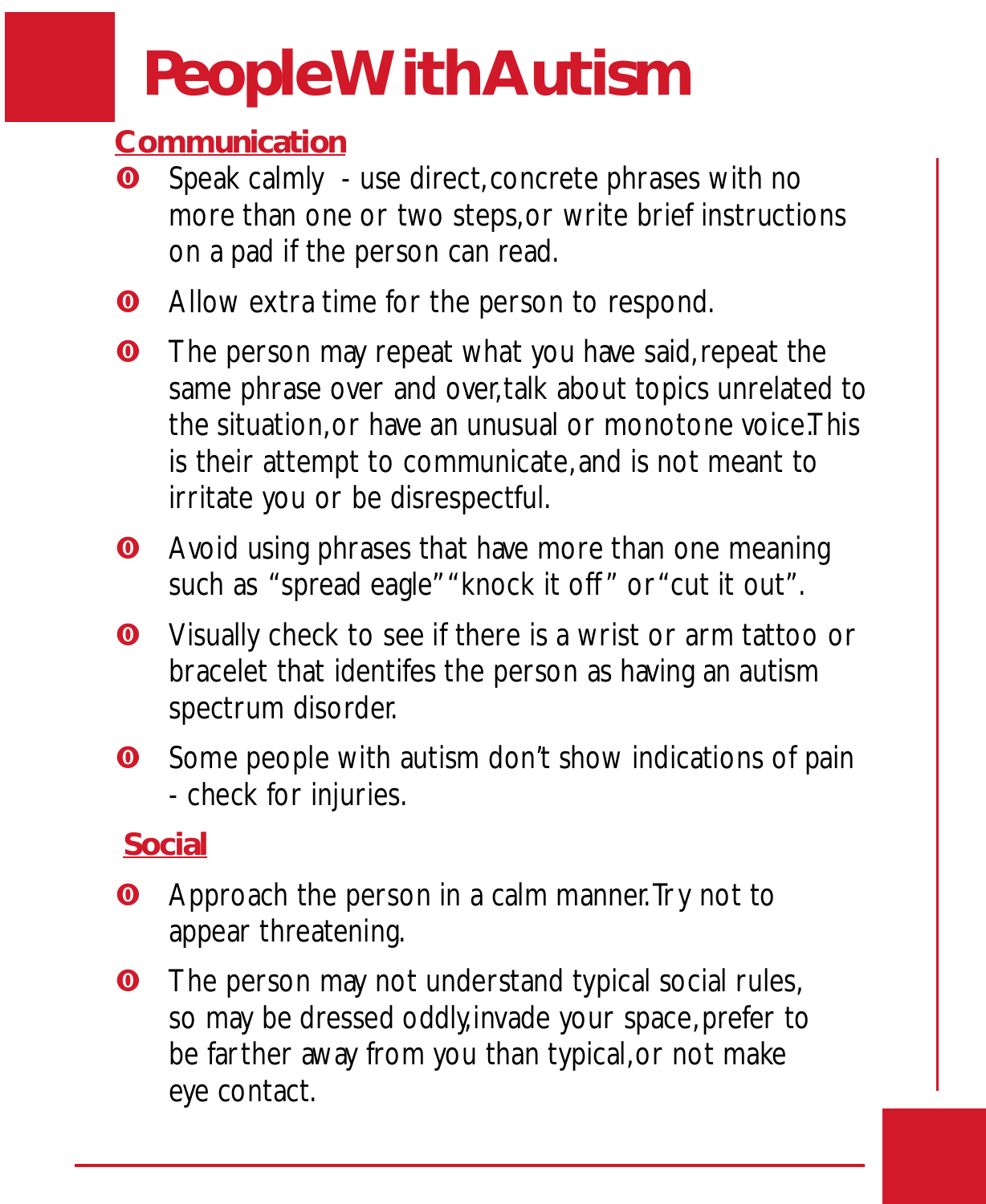- **•** The person may also look at you at an odd angle, laugh or giggle inappropriately, or not seem to take the situation seriously. Do not interpret these behaviors as deceit or disrespect.
- **O** Because of the lack of social understanding, persons with autism spectrum disorders may display behaviors that are misinterpreted as evidence of drug abuse or psychosis, defance or belligerence. Don't assume!

#### **Sensor y and Behavior**

- **O** If possible, turn off sirens, lights, and remove canine partners. Attempt to fnd a quiet location for the person, especially if you need to talk with them.
- **O** Avoid touching the person, and if necessary, gesture or slowly guide the person.
- **O** If the person is showing obsessive or repetitive behaviors, or is fxated on a topic or object, try to avoid stopping these behaviors or taking the object away from them, unless there is risk to self or others.
- **O** Make sure that the person is away from potential hazards or dangers (busy streets, etc) since they may not have a fear of danger.
- **O** Be alert to the possibility of outbursts or impulsive, unexplained behavior. If the person is not harming themselves or others, wait until these behaviors subside.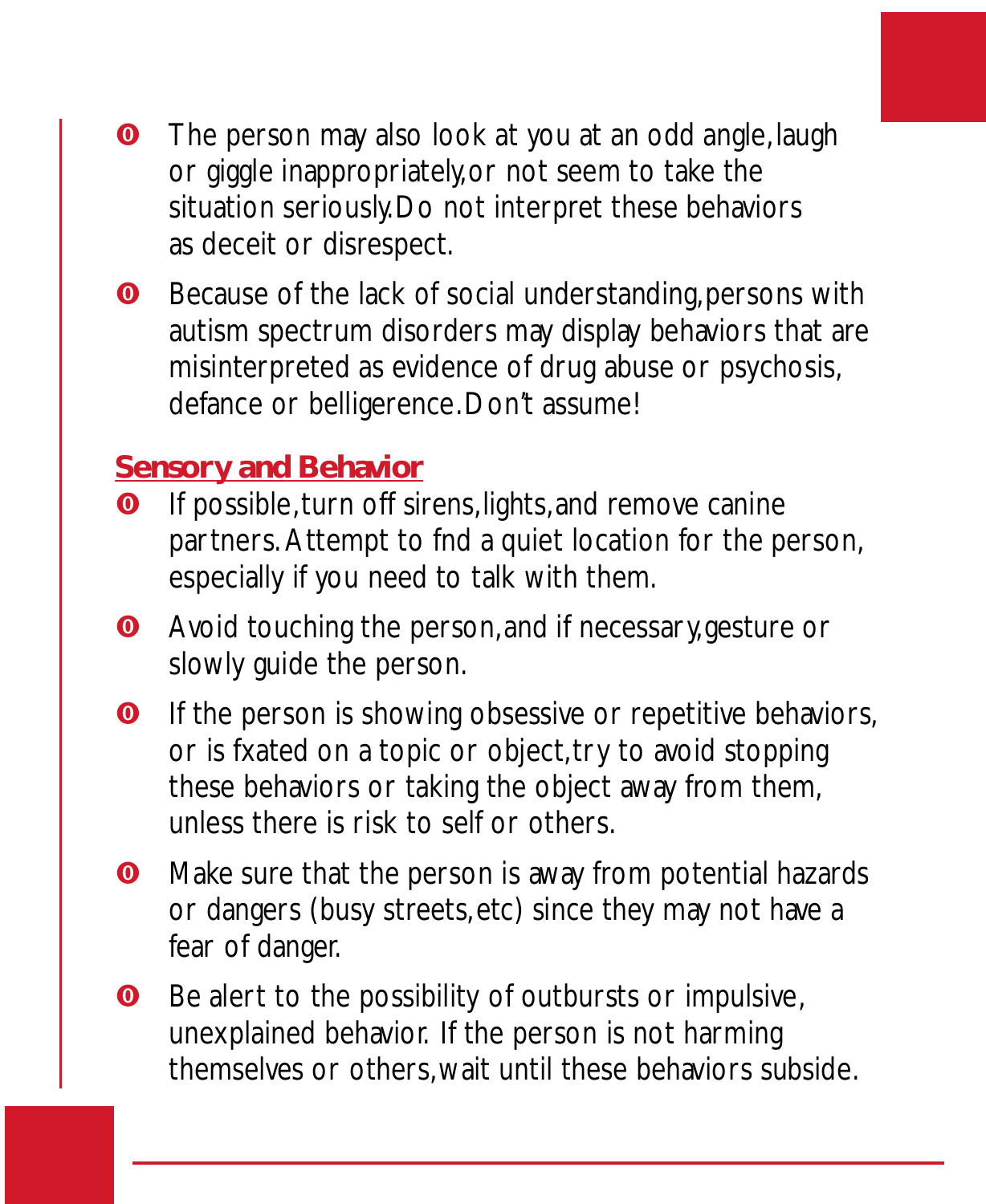# **People Who are Deaf or Hard of Hearing**

- **O** There is a difference between hard of hearing and deaf. People who are hearing impaired vary in the extent of hearing loss they experience. Some are completely deaf, while others can hear almost normally with hearing aids.
- **O** Hearing aids do not guarantee that the person can hear and understand speech.They increase volume, not necessarily clarity.
- **O** If possible, fick the lights when entering an area or room to get their attention.
- **O** Establish eye contact with the individual, not with the interpreter, if one is present.
- **O** Use facial expressions and hand gestures as visual cues.
- **O** Check to see if you have been understood and repeat if necessary.
- **O** Offer pencil and paper.Write slowly and let the individual read as you write.
- **O** Written communication may be especially important if you are unable to understand the person's speech.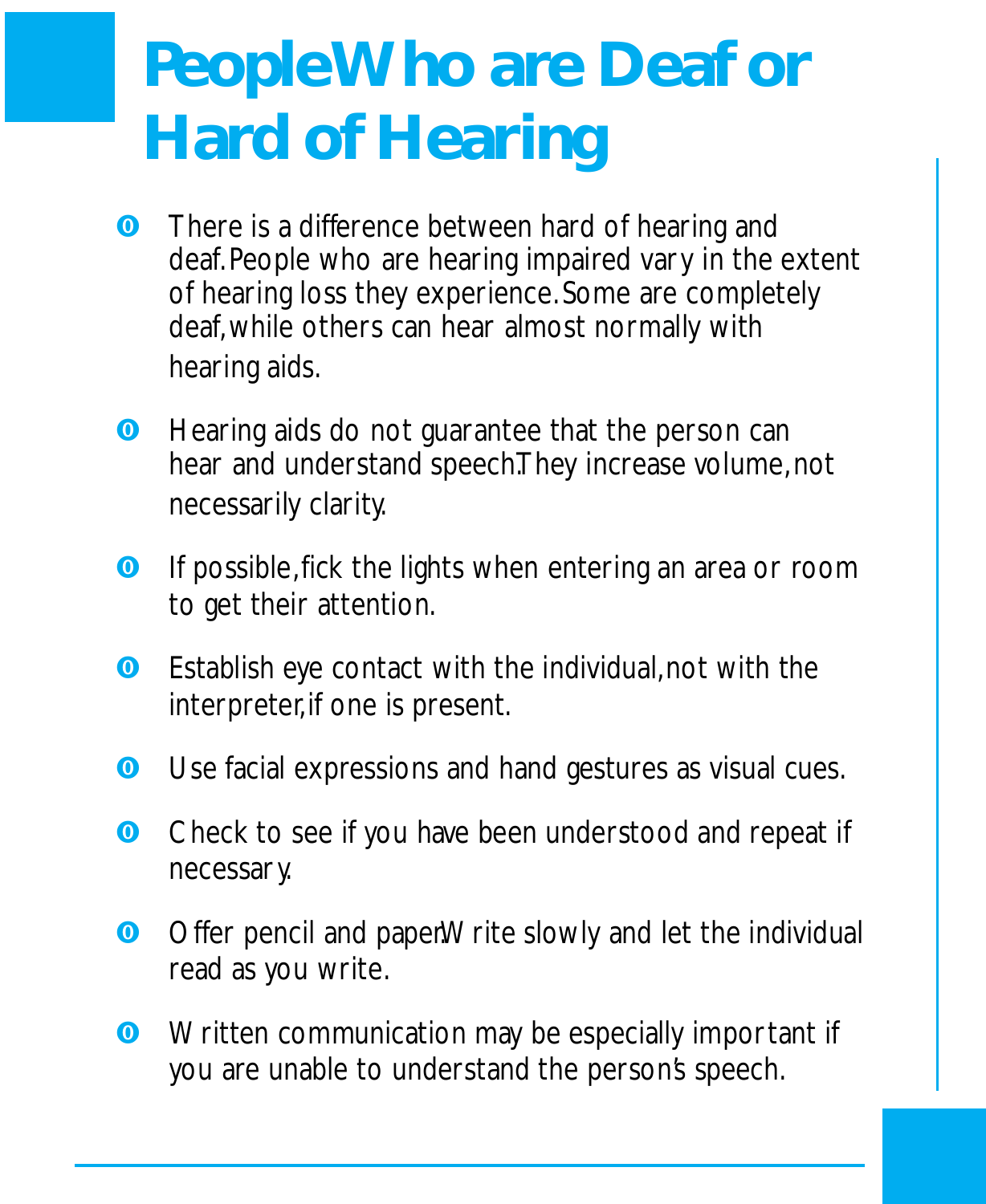- **•** Do not allow others to interrupt you while conveying the emergency information.
- **O** Be patient the person may have diffculty understanding the urgency of your message.
- **O** Provide the person with a fashlight to signal their location in the event they are separated from the rescue team.This will facilitate lip-reading or signing in the dark.
- **O** While written communication should work for many people, others may not understand English well enough to understand written instructions. Keep instructions simple, in the present tense and use basic vocabulary.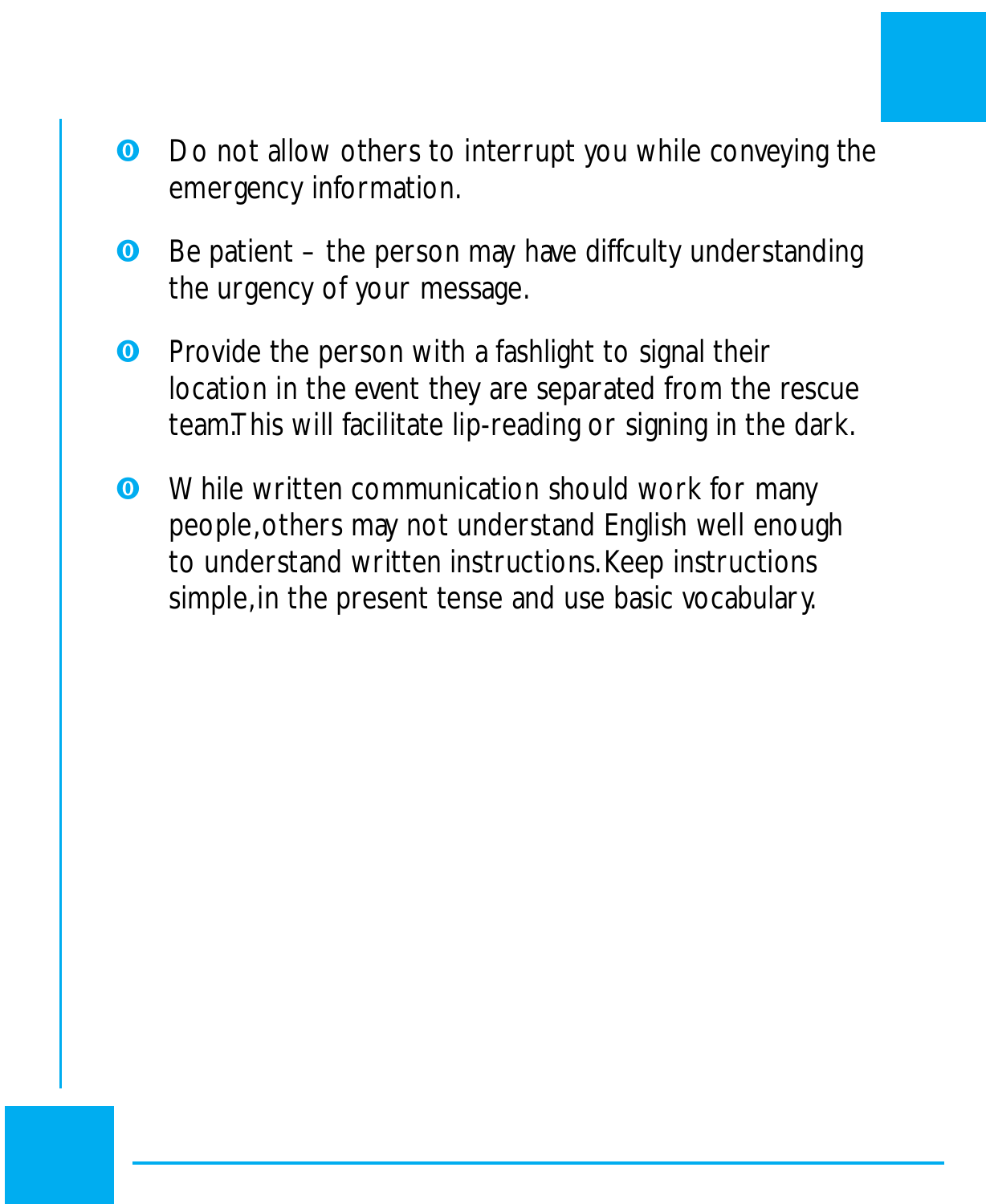# **People who areVisually Impaired**

- **O** There is a difference between visual impairment and blindness. Some people who are "legally blind" have some sight, while others are totally blind.
- **O** Announce your presence, speak out, and then enter the area.
- **O** Speak naturally and directly to the individual.
- **O** Do not shout.
- **O** Don't be afraid to use words like "see," "look," or "blind."
- **O** State the nature of the emergency and offer them your arm. As you walk, advise them of any obstacles.
- **O** Offer assistance but let the person explain what help is needed.
- **O** Do not grab or attempt to guide them without frst asking them.
- **O** Let the person grasp your arm or shoulder lightly for guidance.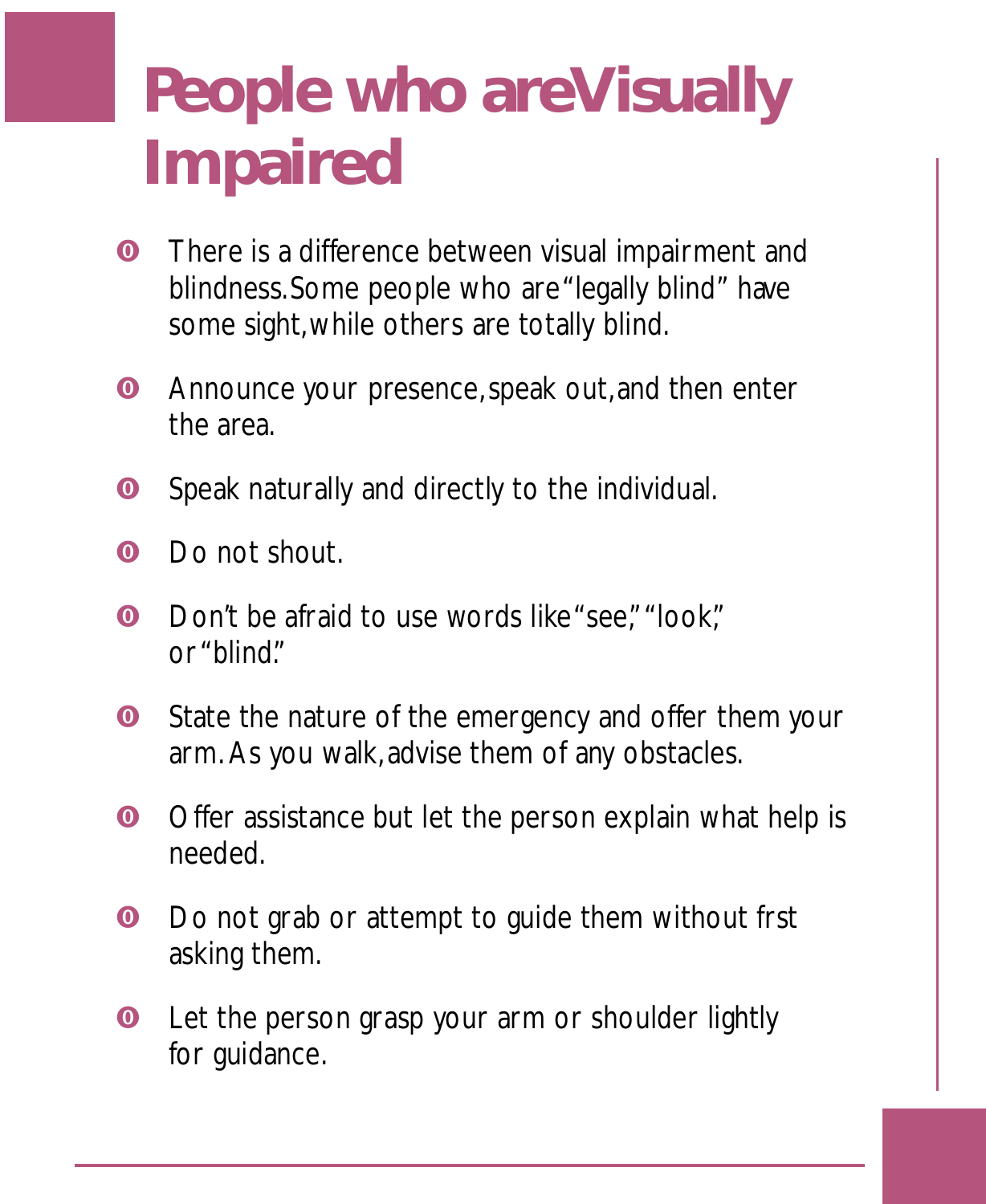- **•** They may choose to walk slightly behind you to gauge your body's reactions to obstacles.
- **O** Be sure to mention stairs, doorways, narrow passages, ramps, etc.
- **O** When guiding someone to a seat, place the person's hand on the back of the chair.
- **O** If leading several individuals with visual impairments, ask them to guide the person behind them.
- **O** Remember that you'll need to communicate any written information orally.
- **O** When you have reached safety, orient the person to the location and ask if any further assistance is needed.
- **O** If the person has a service animal, don't pet it unless the person says it is ok to do so. Service animals must be evacuated with the person.
- **O** Refer to the tip sheet on People with Service Animals.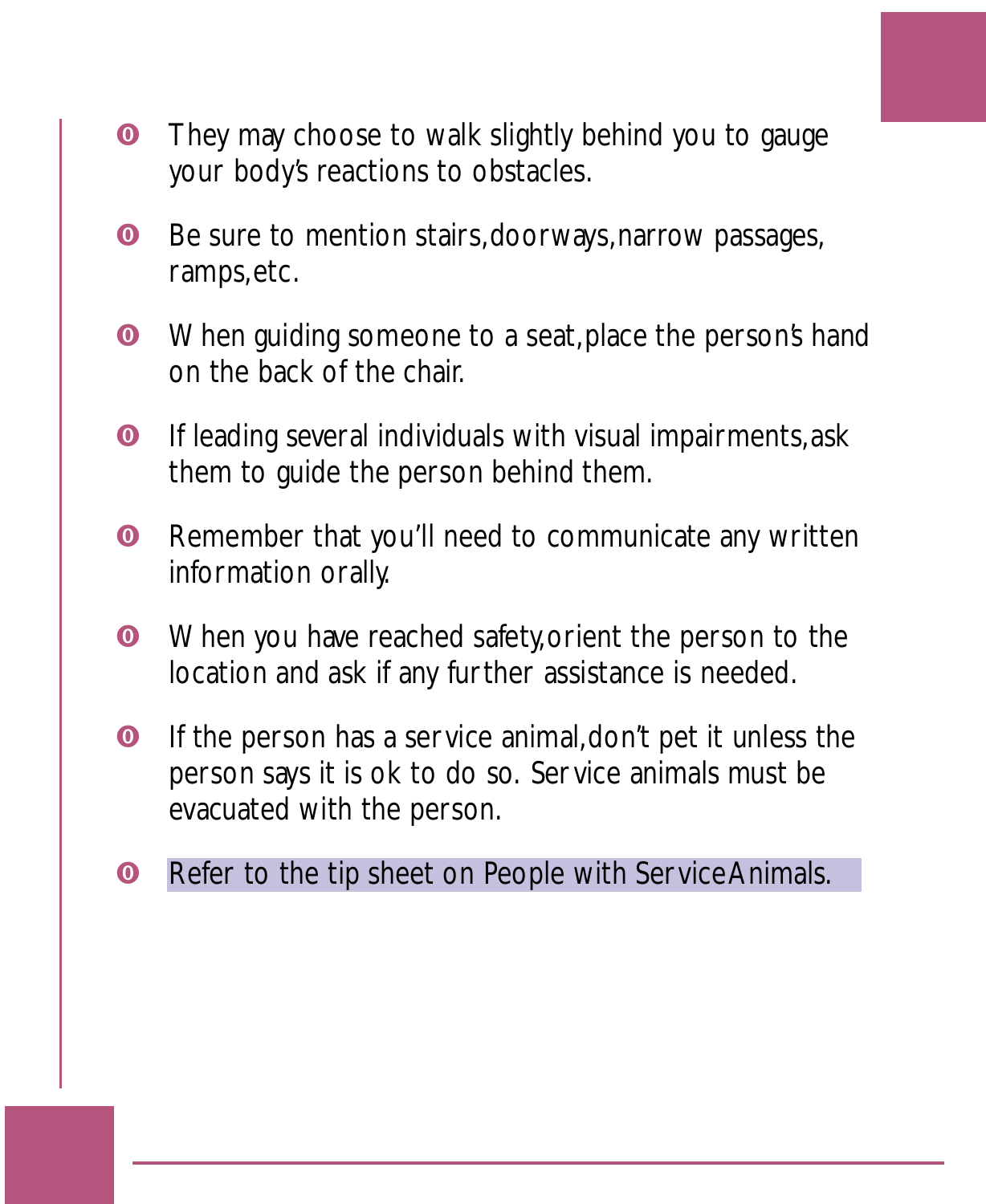# **People with Cognitive Disabilities**

- **0** Say:
	- **O** My name is.... I'm here to help you, not hurt you.
	- ? I am a … (*name your job*)
	- ? I am here because … (*explain the situation)*
	- **O** I look different than my picture on my badge because … (*for example,if you are wearing protective equipment)*
- **0** Show:
	- ? Your picture identifcation badge ( *as you say the above) .*
	- **O** That you are calm and competent.
- **0** Give:
	- **O** Extra time for the person to process what you are saying and to respond.
	- **O** Respect for the dignity of the person as an equal and as an adult *(example: speak directly to the person)*.
	- **O** An arm to the person to hold as they walk. If needed, offer your elbow for balance.
	- ? If possible, quiet time to rest (*as possible,to lower stress and fatigue) .*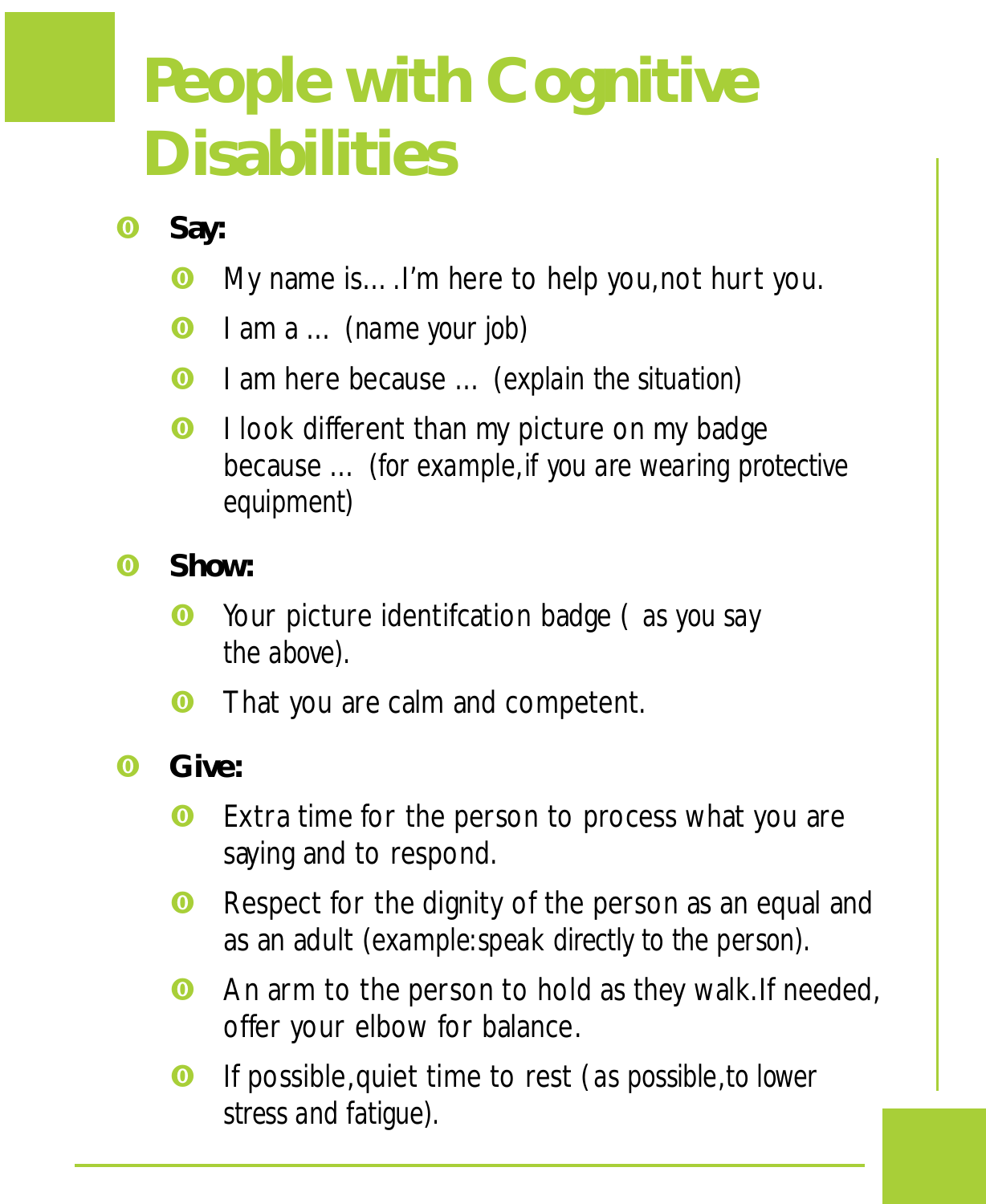?**Use:**

- **O** Short sentences.
- **O** Simple, concrete words.
- **O** Accurate, honest information.
- **O** Pictures and objects to illustrate your words. Point to your ID picture as you say who you are, point to any protective equipment as you speak about it.
- **0** Predict:
	- ? What will happen (*simply and concretely)?*
	- ? When events will happen (*tie to common events in addition to numbers and time,for example, "By lunch time…" "By the time the sun goes down…") .*
	- **O** How long this will last when things will return to normal (*if you know) .*
	- **O** When the person can contact or rejoin loved ones (*for example: calls to family,re-uniting pets)*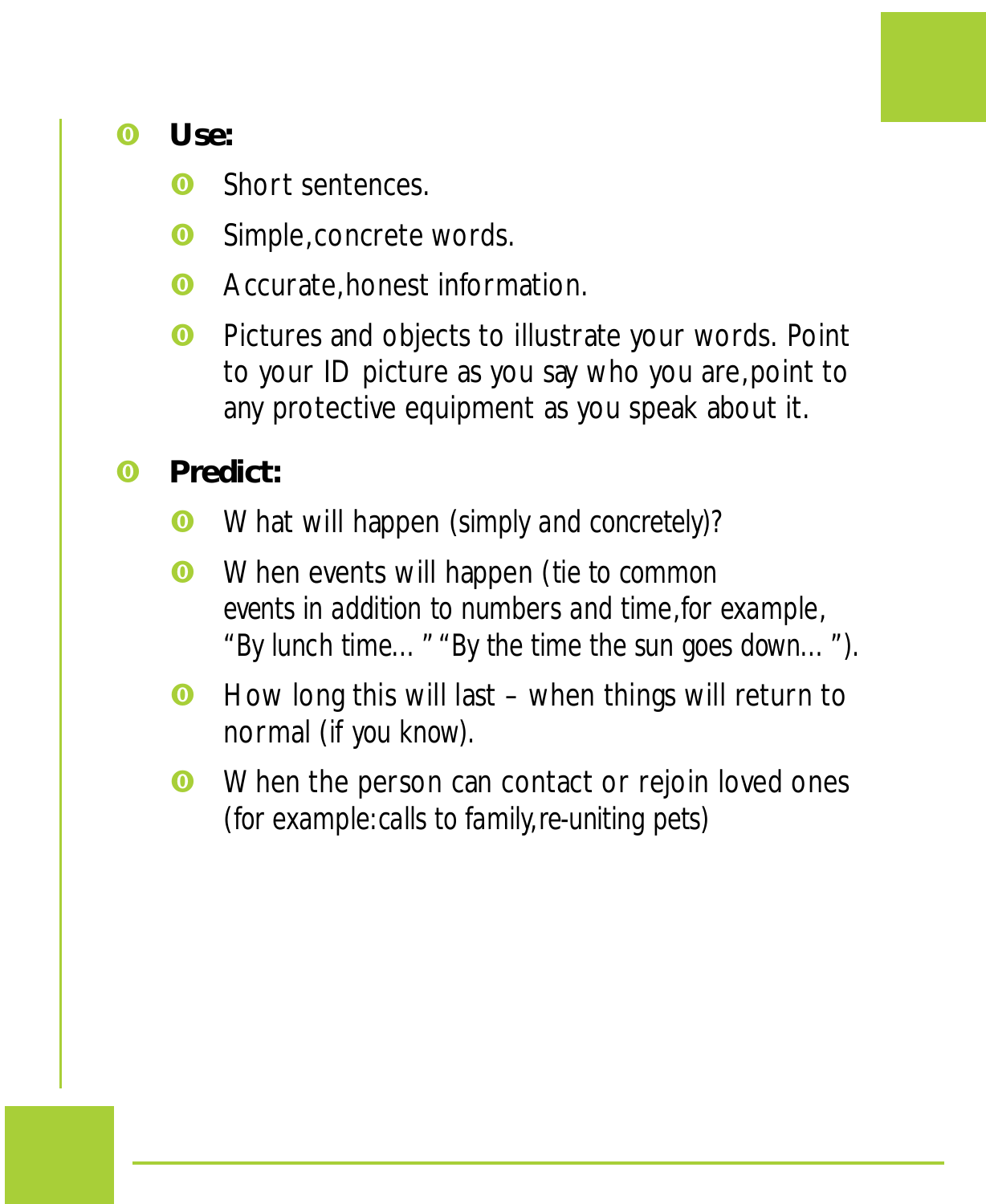- **<sup><b>**</sup> Ask for/Look for:
	- **O** An identifcation bracelet with special health information.
	- **<sup>O</sup>** Essential equipment and supplies (for example: *wheelchair,walker,oxygen ,batteries,communication devices [head pointers,alphabet boards,speech synthesizers,etc.])*
	- **O** Medication
	- ? Mobility aids (*for example,assistance or service animal)*
	- ? Special health instructions (*for example: allergies).*
	- ? Special communication information (*for example,is the person using sign language)?*
	- **O** Contact information.
	- ? Signs of stress and/or confusion (*for example,the person might say he or she is stressed ,look confused , withdraw or start rubbing their hands together).*
	- ? Conditions that people might misinterpret (*for example,someone might mistake Cerebral Palsy for drunkenness).*
- **O** Repeat:
	- **<sup>** $\odot$ **</sup>** Reassurances (for example, "You may feel afraid. That's *okWere safe now."*)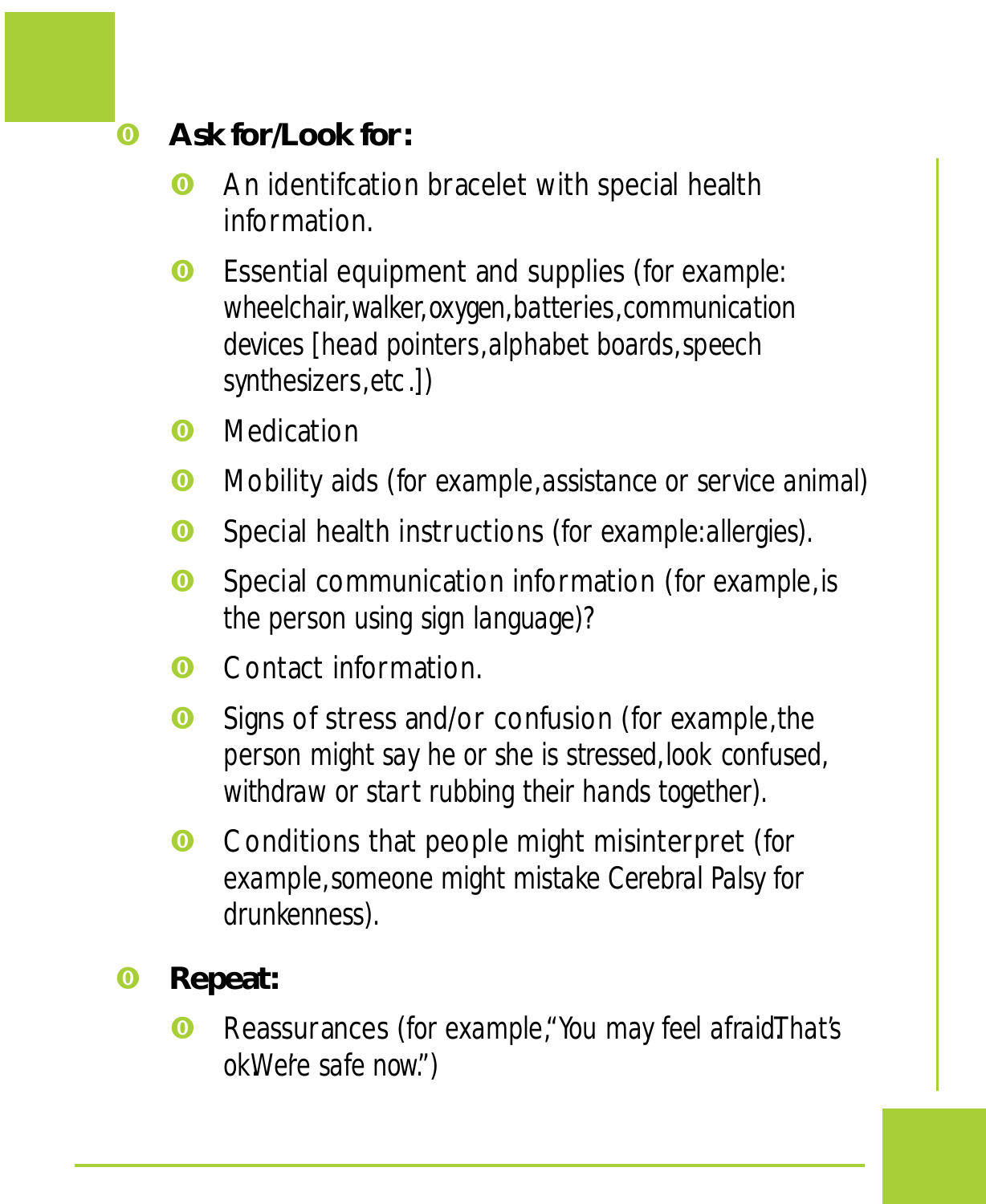- ?Encouragement (*for example,"Thanks for moving fast . You are doing great .Other people can look at you and know what to do").*
- **O** Frequent updates on what's happening and what will happen next. Refer to what you predicted will happen, for example: "Just like I said before, we're getting into my car now. We'll go to… now".
- **O** Reduce:
	- **O** Distractions. For example: lower volume of radio, use fashing lights on vehicle only when necessary.
- **O** Explain:
	- ?Any written material (*including signs)* in everyday language.
	- **O** Public address system announcements in simple language.
- **0** Share:
	- **O** The information you've learned about the person with other workers who'll be assisting the person.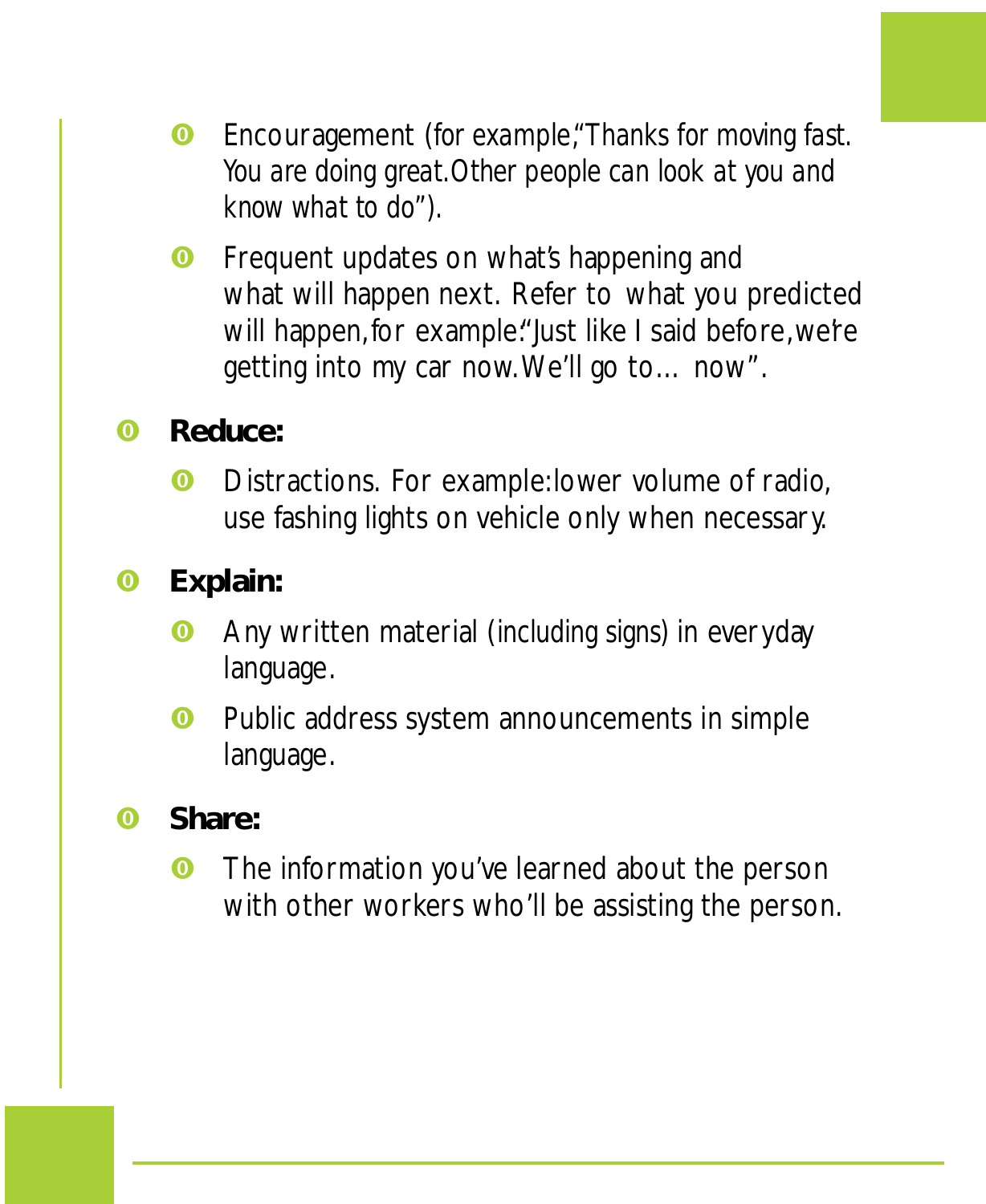## **People With Multiple Chemical Sensitivities**

- **O** Reassure the person that you understand he or she is chemically sensitive and will work with him or her in providing care. Be sure to ask what the person is sensitive to, including his or her history of reactions to various drugs you may have to administer.
- **O** Flag the person's chart or other written information that he or she is chemically sensitive.
- **O** Whenever possible, take the person's own medical supplies and equipment with them, including oxygen mask and tubing, medications, food and water; bedding, clothing, and soap - he or she may be sensitive to these items if issued at a shelter or hospital.
- **O** If you do administer drugs:
	- **O** Administer low doses with caution.
	- **O** Use IV fuid bottled in glass without dextrose if possible - many people react to corn-based dextrose.
	- **O** Capsules are generally better than tablets they have fewer binders, fllers and dyes.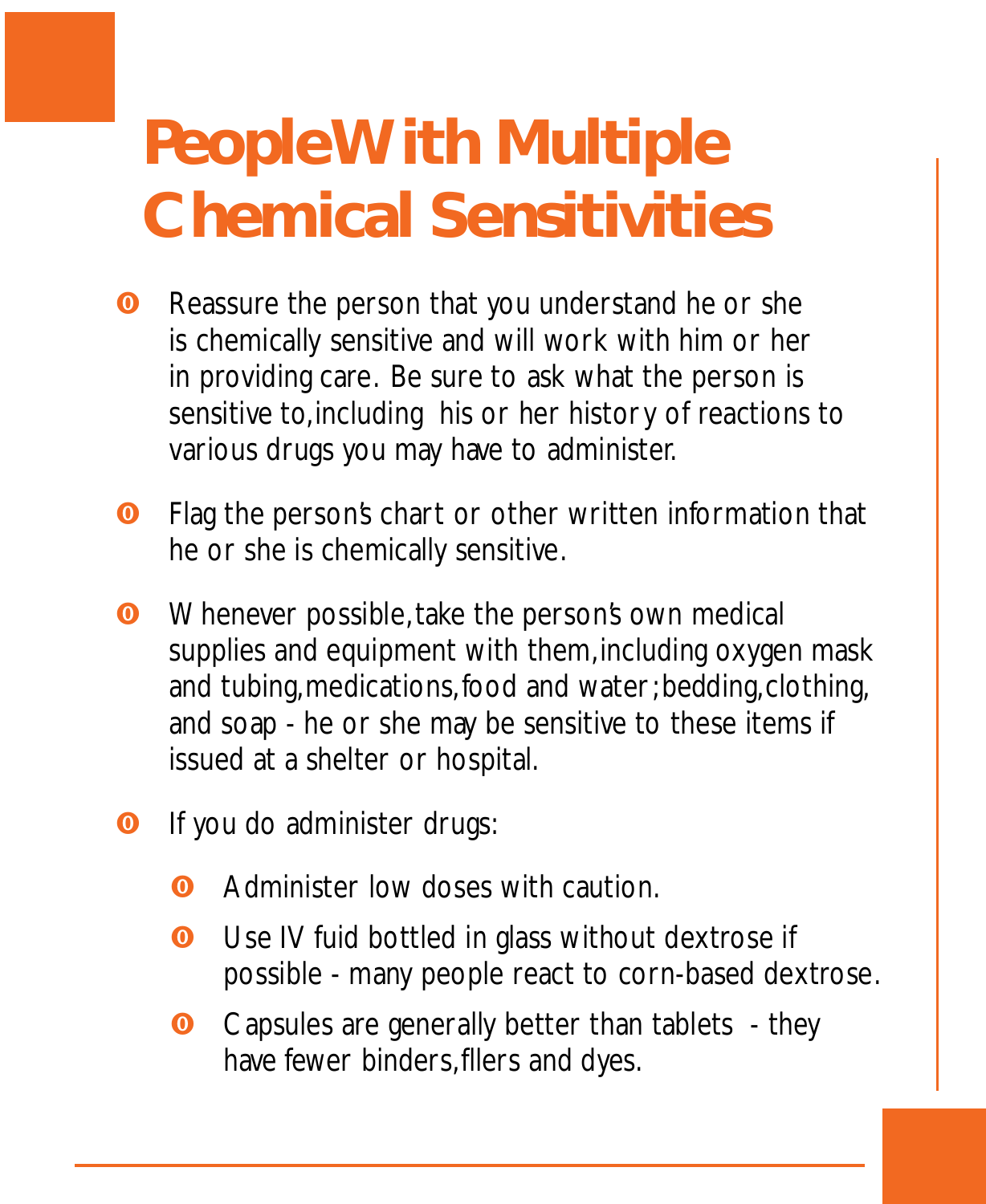- **O** If administering anesthesia, use short-acting regional rather than general anesthesia whenever possible and try to avoid the use of halogenated gas anesthetics.
- **O** Consult with the person's environmental physician if possible.
- **O** If the person is taken to an emergency shelter or a hospital, help protect him or her from air pollution. Some suggestions:
	- **•** Avoid placing the person in rooms with recent pesticide sprays, strong scented disinfectants or cleaners, new paint or carpet, or other recent remodeling.
	- **O** Place a sign on the door stating that the person inside has chemical sensitivities.
	- **O** Assign caregivers who are not wearing perfume or fabric softener on clothes and who are not smokers.
	- **O** Allow the person to wear a mask or respirator, use an air flter, or open a window as needed.
	- **O** Keep the door to the persons room closed, if possible.
	- **O** Reduce time the person spends in other parts of the hospital, if possible, by performing as many procedures and evaluations as possible in his or her room.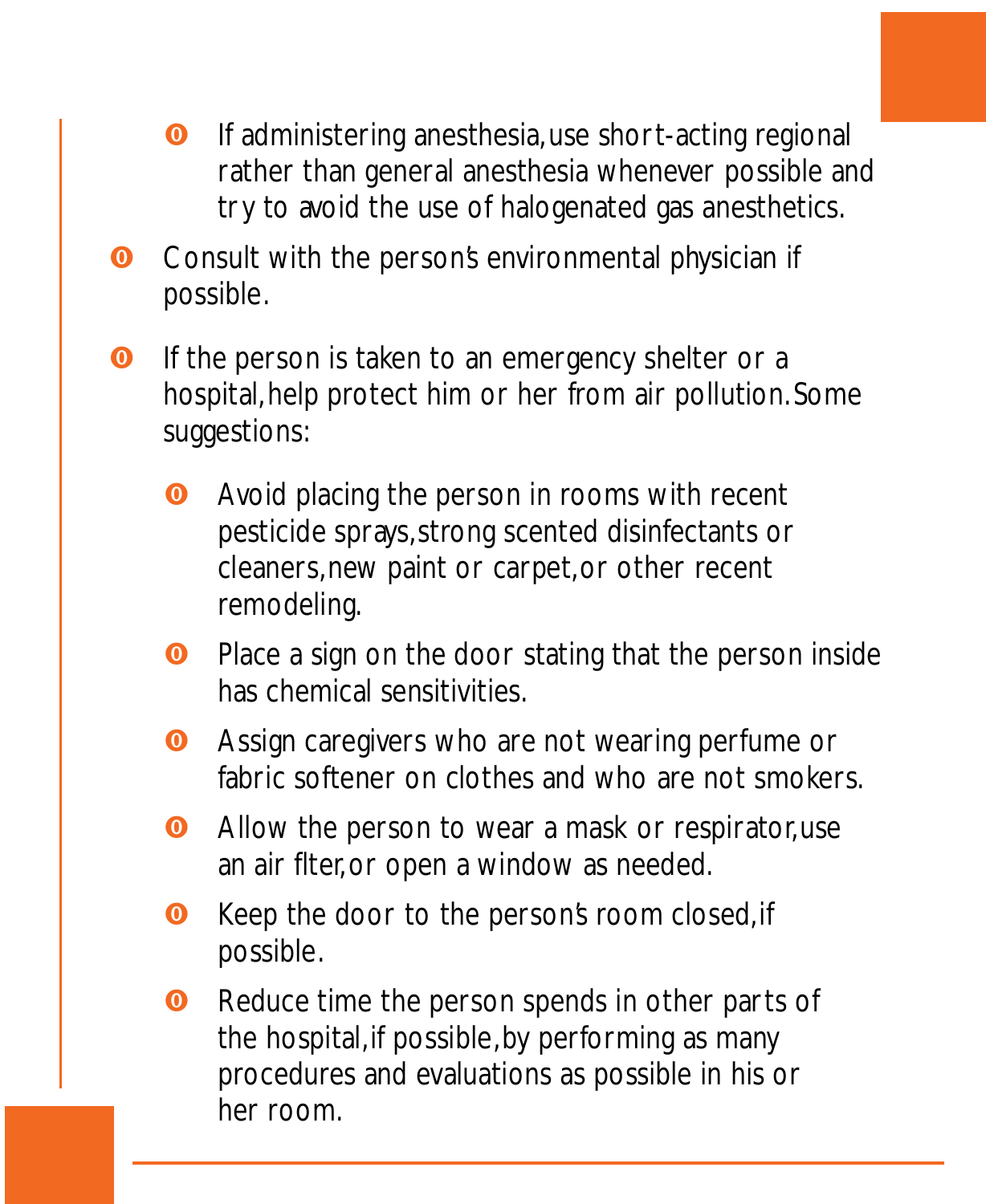### **PeopleWhoAre Mentally Ill**

- **O** You may not be able to tell if a person is mentally ill until you have begun the evacuation procedure.
- **O** If a person begins to exhibit unusual behavior, ask if they have any mental health issues of which you need to be aware. However, be aware that they may or may not tell you. If you suspect someone has a mental health issue, use the following tips to help you through the situation.
- **O** In an emergency, the person may become confused. Speak slowly and in a normal, calm speaking tone.
- **O** If the person becomes agitated, help them fnd a quiet corner away from the confusion.
- **O** Keep your communication simple, clear and brief.
- **O** If they are confused, don't give multiple commands ask or state one thing at a time.
- **O** Be empathetic show that you have heard them and care about what they have told you. Be reassuring.
- **O** If the person is delusional, don't argue with them or try to "talk them out of it". Just let them know you are there to help them.
- **O** Ask if there is any medication they should take with them.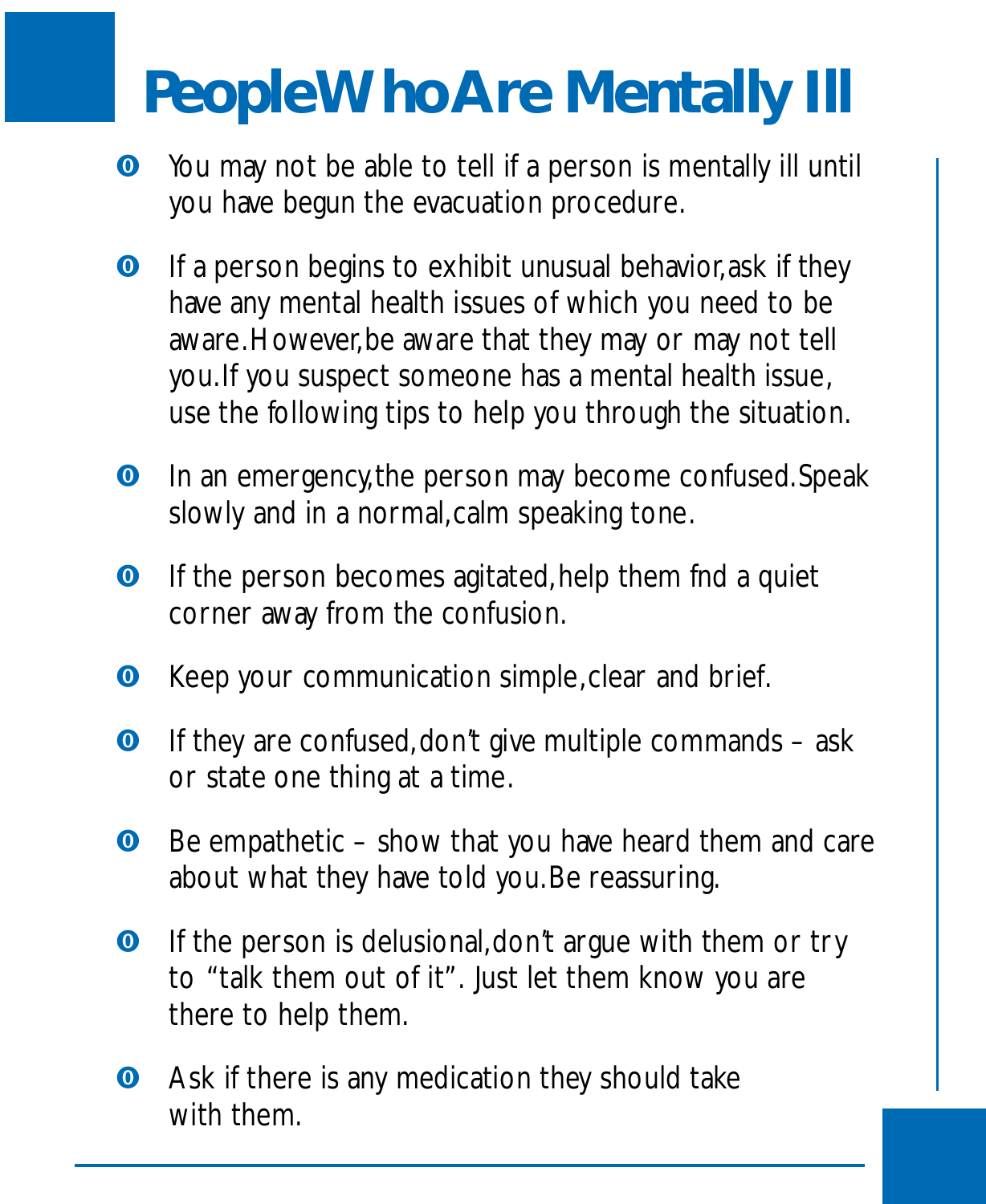- **•** Try to avoid interrupting a person who might be disoriented or rambling – just let them know that you have to move quickly.
- **O** Don't talk down to them, yell or shout.
- **O** Have a forward leaning body position this shows interest and concern.